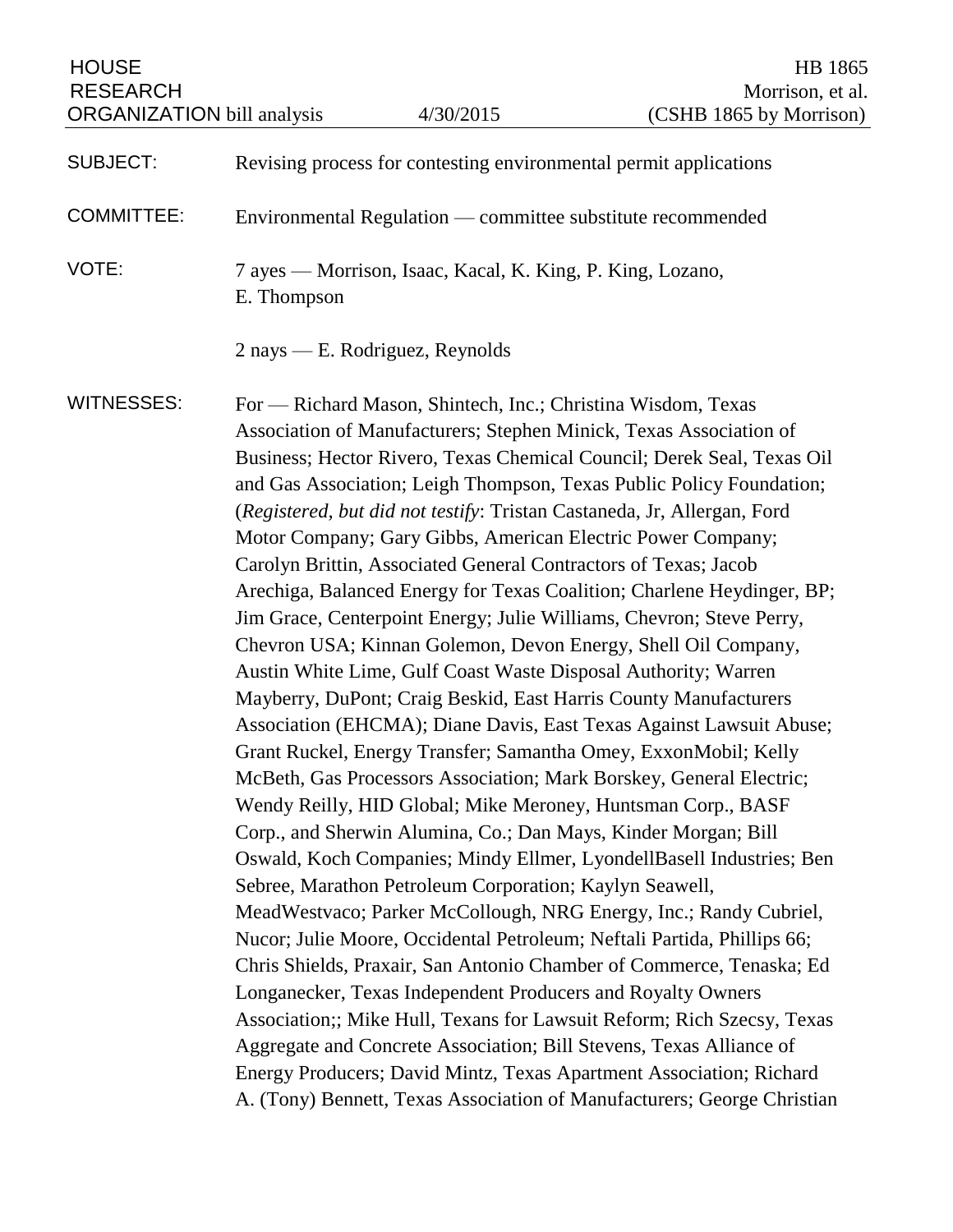and Lisa Kaufman, Texas Civil Justice League; Jeff Brooks, Texas Conservative Coalition; Thure Cannon, Texas Pipeline Association; Celina Romero, Texas Pipeline Association; John W Fainter Jr, The Association of Electric Companies of Texas, Inc.; Amy Beard, The Boeing Company; Daniel Womack, The Dow Chemical Company; Tanya Vazquez, Toyota Motor North America; Larry McGinnis, US Steel; Julie Klumpyan, Valero; Tara Snowden, Zachry Corporation; Scott Stewart, Zachry Group; Greg Macksood)

Against — Adrian Shelley, Air Alliance Houston; Maren Taylor, Alliance for a Clean Texas (ACT); Eric Allmon, Frederick, Perales, Allmon & Rockwell, P.C.; Cathy Sisk, Harris County; Madeleine Crozat-Williams, Houston Peace and Justice center; Cyrus Reed, Lone Star Chapter Sierra Club; Myron Hess, National Wildlife Federation; Carol Birch, Public Citizen; Tom "Smitty" Smith, Public Citizen; Elizabeth Riebschlaeger, Sisters of Charity of the Incarnate Word of San Antonio; Elise Wood, Stop Dripping Concrete; Andrew Dobbs, Texas Campaign for the Environment; David Weinberg, Texas League of Conservation Voters; and seven individuals; (*Registered, but did not testify*: Richard Lowerre, Caddo Lake Institute; David Foster, Clean Water Action; Dewayne Quertermous, Fort Worth Sierra Club; Christy Muse, Hill Country Alliance; Chris Frandsen, League of Women Voters of Texas; Kelly Davis, Save Our Springs Alliance; Arthur Browning, Sierra Club, Houston Regional Group; Jeffery Patterson, Texas Catholic Conference of Bishops; Byron Friedrich; Evelyn Merz)

On — Karen Darcy; (*Registered, but did not testify*: Robert Martinez, Texas Commission on Environmental Quality)

BACKGROUND: The Texas Commission on Environmental Quality (TCEQ) requires individuals or companies that wish to engage in certain types of projects or operations that could affect environmental quality to apply for and obtain approval of certain types of authorizations, including individual permits. A person or group who believes they will be adversely affected by such a project may contest the issuing of such an individual permit by requesting a hearing called a contested case hearing.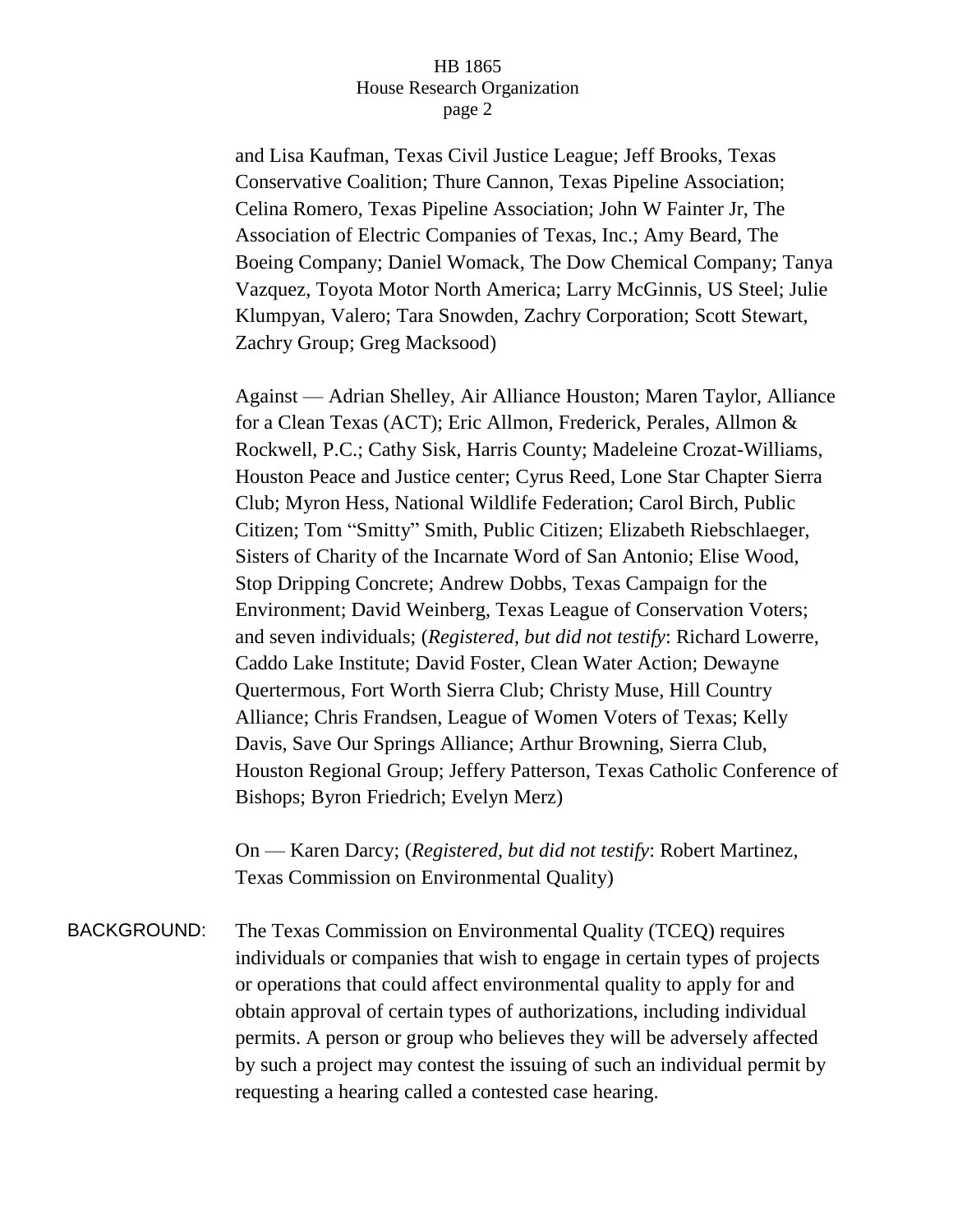Government Code, sec. 2003.047 establishes the natural resource conservation division of the State Office of Administrative Hearings, which is charged with performing contested case hearings for the Texas Commission on Environmental Quality (TCEQ). Hearings are conducted by an administrative law judge within the division on behalf of the commission.

Chapter 5 of the Water Code contains provisions which govern some aspects of TCEQ's case contesting process, including a request for a contested case hearing, a description of a person affected in relation to a contested case hearing, and public meetings and public comment periods related to the contested case hearing process.

DIGEST: CSHB 1865 would make various changes to the process for contesting environmental permits before they are issued as final by the Texas Commission on Environmental Quality (TCEQ).

> **List of disputed issues.** With regard to a request to reconsider the executive director's decision on a permit or to hold a contested case hearing, CSHB 1865 would require that each of the disputed issues referred by the commission and provided to the administrative law judge for consideration have been raised by an affected person and submitted in a comment by that person in a timely manner. The list of issues would also have to be detailed and complete and include either factual questions only or mixed questions of fact and law.

> **Timeframe.** CSHB 1865 would establish a time limit following the preliminary hearing by which the administrative law judge would have to complete the contested case proceeding and provide a proposal for decision to the commission regarding the case. This limit would be the earlier of 180 days or the date specified by TCEQ at the preliminary hearing, unless the judge specified a later date after determining that failure to grant the extension would deprive a party of a constitutional right.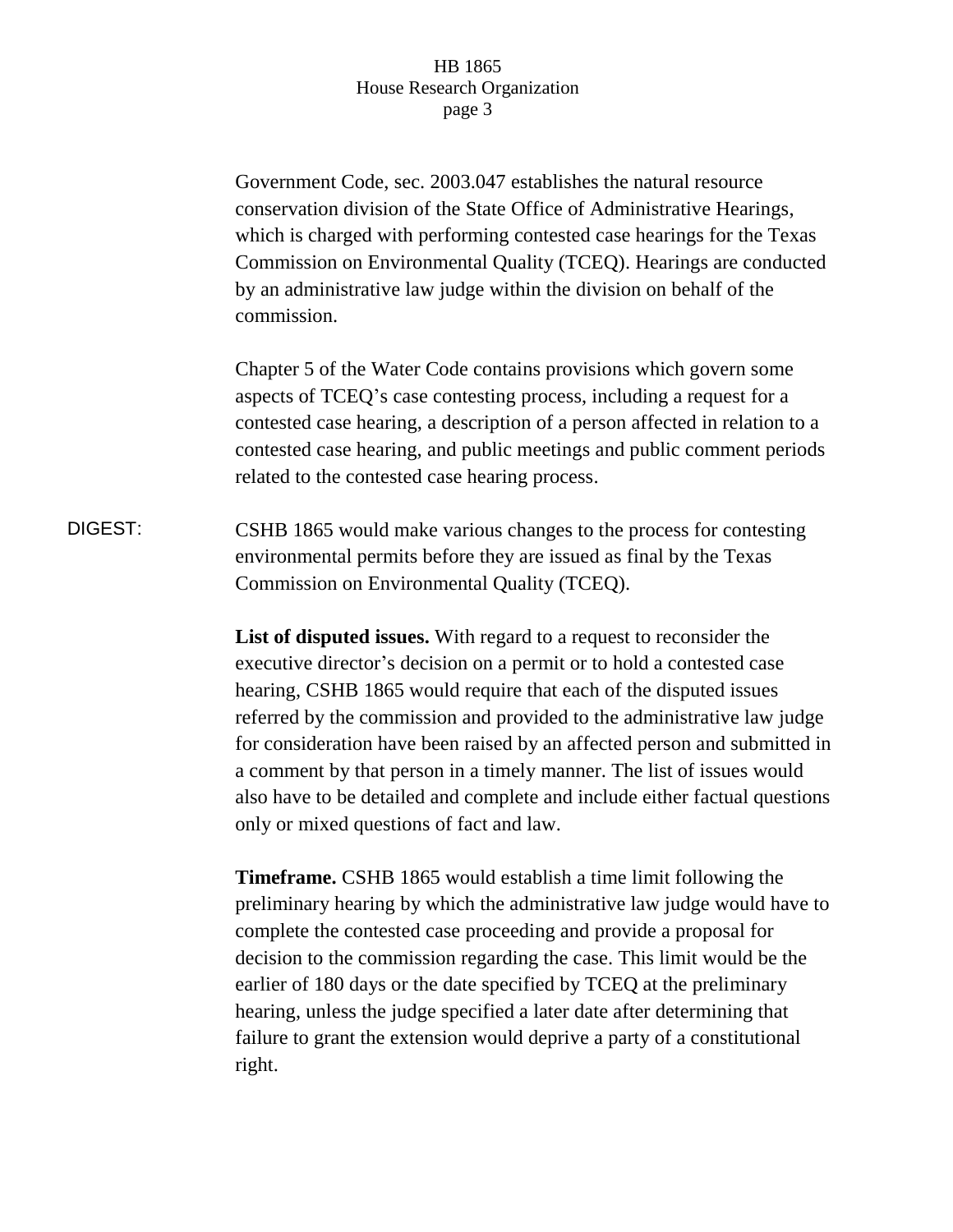**Applicant's draft permit and rebuttal.** CHSB 1865 would establish that the draft permit as prepared and preliminarily approved by the TCEQ, along with other supporting documentation submitted in the application process, would serve as a prima facie demonstration that the permit application met necessary legal and technical requirements and that it would protect human health and safety, the environment, and property. A party could rebut this demonstration by presenting evidence under certain circumstances. The bill would allow the applicant and the executive director of the commission to respond by presenting additional evidence supporting the draft permit.

**Persons affected.** CSHB 1865 would establish factors the commission could consider in determining whether a person or association was a person affected by the draft permit for purposes of the contested case hearing process. These would include:

- the merits of the underlying application, including whether it met the requirements for permit issuance;
- the likely impact of the permitted activity on the hearing requestor's health, safety, and use of property;
- the administrative record, including the permit application and other documentation;
- the analysis and the opinions of the TCEQ executive director; and
- other relevant information.

TCEQ could not find that:

- a group or association was an affected person unless the group or association timely identified by name and address a member who would be a person affected in the person's own right; or
- a hearing requestor was an affected person unless the requestor timely submitted comments on the permit application.

CSHB 1865 would require TCEQ to adopt rules to implement the provisions in the bill by January 1, 2016.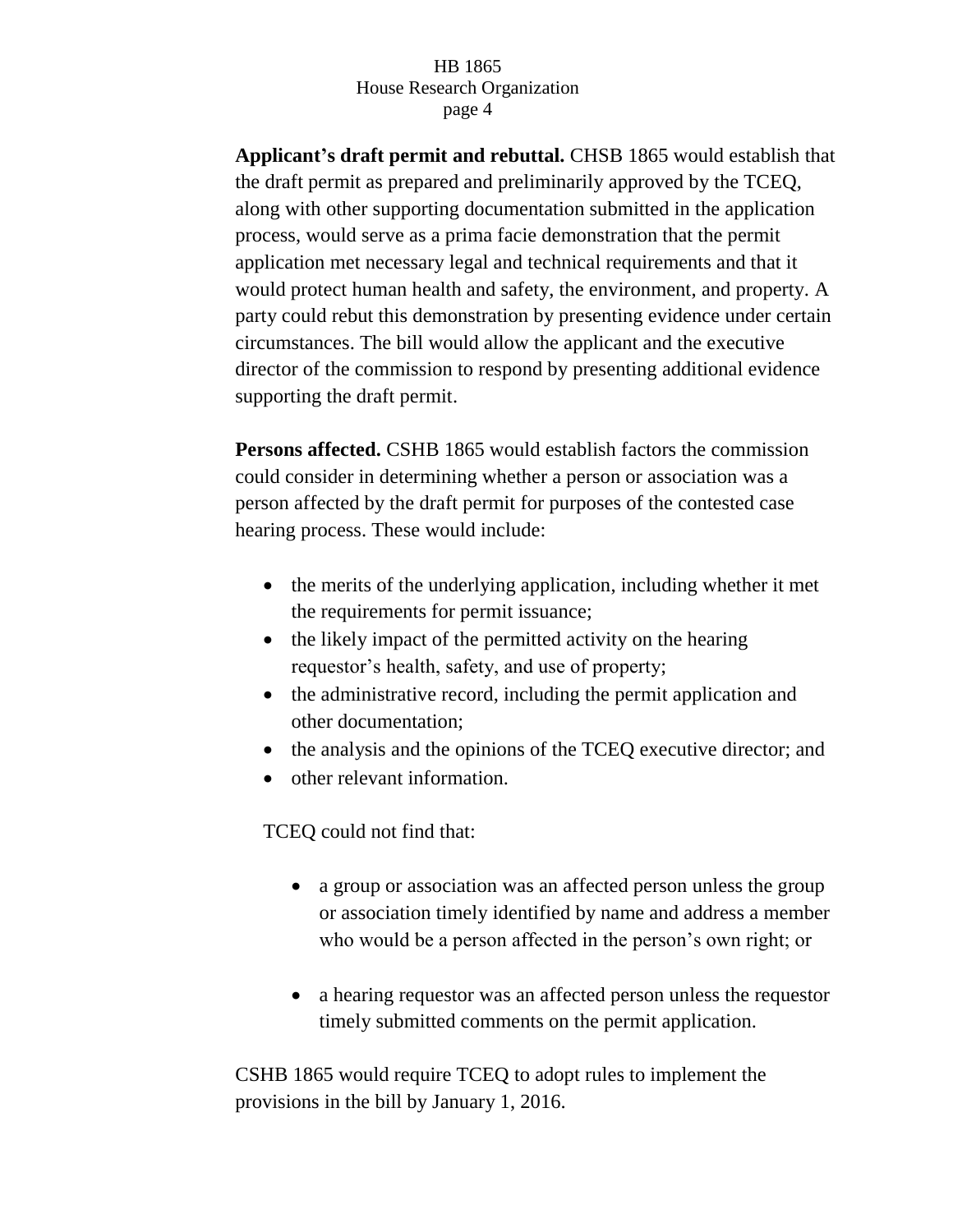This bill would take effect September 1, 2015, and would apply only to a permit application filed on or after that date.

**SUPPORTERS** SAY: By shortening the time during which a contested case hearing could occur, CSHB 1865 would provide more certainty for companies seeking environmental permits as part of building or expanding their facilities or operations. The current process is not predictable and can last much longer than six months. This can have an adverse impact on economic growth and can deter companies from locating in Texas because other states have different processes that may allow them to issue permits within a more predictable timeframe.

> The bill would create other limitations on the contested case process that would make it fairer and more balanced. For example, the bill would clarify that if TCEQ had already issued a preliminary decision on an applicant's permit application and met other related requirements, this would serve as adequate evidence that the permit met necessary requirements and would be adequate to protect health, safety, property and the environment for purposes of the contested case hearing. Previously, applicants whose permits were being contested typically presented information to show that they had met these requirements to the administrative law judge, even if their applications already had received a level of approval by TCEQ.

> The bill also would ensure that those contesting the permit application were personally affected and had been participating in the process prior to contesting a specific case. In the past, associations or groups could be considered affected even if no individual person could be identified that was affected in his or her own right early in the process. The bill therefore would discourage groups from inappropriately contesting cases to further a broad agenda or for frivolous reasons.

TCEQ already does a thorough review of applications for environmental permits, and applicants must spend time and resources to satisfy and participate in that process. This bill would shorten the contested case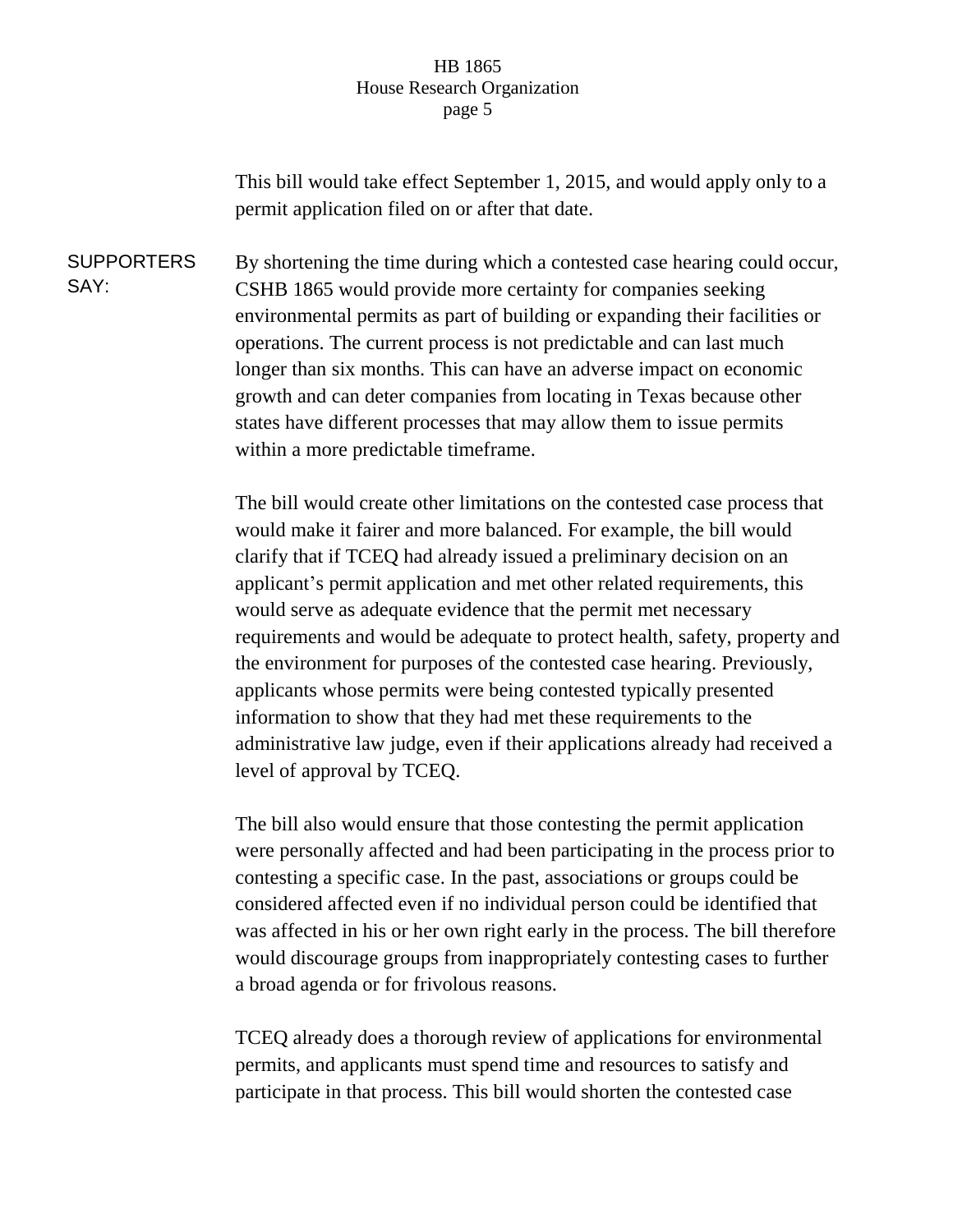process when it occurred and would create greater efficiency for everyone involved by ensuring that concerns surfaced early in the process for legitimate and specific reasons and that all parties knew who was raising concerns.

OPPONENTS SAY: CSHB 1865 would further limit public participation in a process in which concerned people have few tools to oppose the building or expansion of a facility that they believe could harm the environment, their health, or their property. Tightening the time period during which a case could last and placing additional restrictions on who could be considered an affected party — as well as which types of issues could be raised during the process — would increase the risk that problems with a permit would not be identified, possibly resulting in harm to the environment and public health.

> The bill would shift the burden of proof onto those protesting a permit and away from those applying for the permit in a contested case, even though companies trying to obtain permits have the advantage of time and resources to make their case as compared to average citizens. This is of special concern to individuals who live in rural, unincorporated areas because counties have limited power to prohibit incompatible land uses. As a result, citizens who might not be schooled in law or have the resources to hire an attorney must rely on the contested case process to protect their rights and property. Placing the burden on the party contesting the permit to disprove the applicant's evidence — rather than requiring the applicant to prove that the proposed project was not harmful — would change the nature of the process.

> The bill would reduce the number of people who could contest a case as persons affected, even if they would indeed be affected, either because the person did not know about or participate in the process early enough or because the person did not articulate the issues in the right way at the right time. The changes to the public participation process could affect the federal delegation of authority of the permitting process from the Environmental Protection Agency to TCEQ.